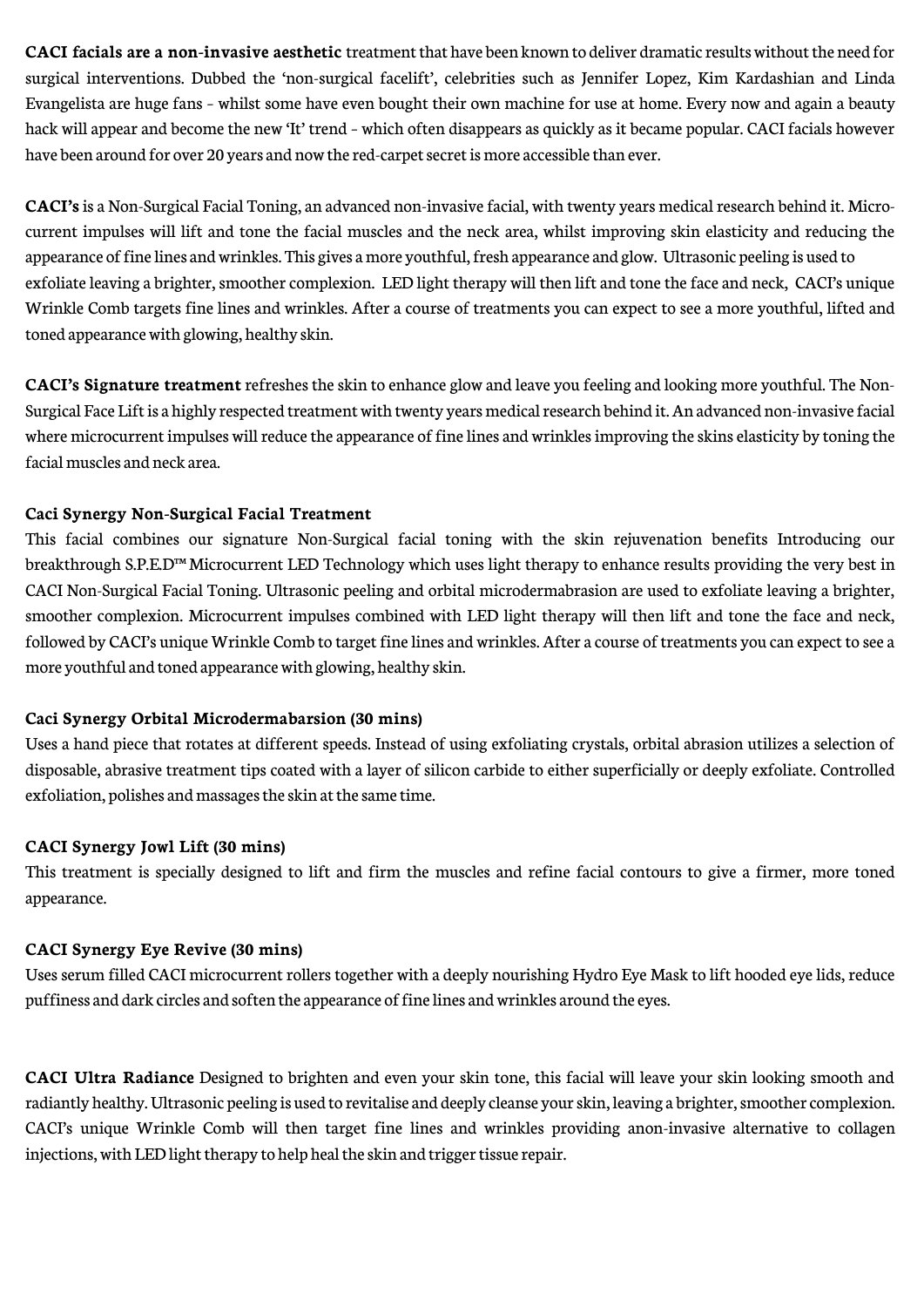**CACI Ultra Non-Surgical Facial Toning** This facial combines the CACI Signature Non-Surgical Facial Toning with The CACI Ultra Radiance treatment. This treatment uses microcurrent impulses, which will lift and tone your facial muscles and neck area, whilst improving skin elasticity and reducing the appearance of fine lines and wrinkles. Ultrasonic peeling is used to revitalise and deeply cleanse your skin, leaving a brighter, smoother complexion. CACI's unique Wrinkle Comb will then target fine lines and wrinkles alongside LED light therapy to help heal the skin and trigger tissue repair. To complete this facial ultrasound is used to penetrate a rich moisturising gel into your skin, which will deliver a surge of intense hydration to rejuvenate your skin.

**CACI Skin Calm** Targets skin prone to breakouts and irritation. This treatment uses LED light therapy that is renowned for its anti-bacterial and anti-inflammatory healing properties combined with a gel mask to soothe, calm reduce redness and rehydrate your skin.

#### **Express CACI Treatments**

# **CACI Jowl Lift**

Target muscle laxity around the jawline using CACI microcurrent. This treatment will lift and firm your muscles and redefine facial contours to give a firmer, more toned appearance. Ideal for women wanting to improve the appearance of sagging jowls and for men.

# **CACI Eye Revive**

Lift and firm muscles around your eye area, particularly where you may tend to lose definition as you age and develop 'hooded eye lids'. This treatment uses serum filled microcurrent rollers together with the soothing and calming Eye Revive Mask to reduce puffiness and dark circles, and soften the appearance of fine lines and wrinkle's around your eyes.

#### **CACI Wrinkle Revolution**

Target deep lines and wrinkles, such as crows feet or laughter lines with the CACI Wrinkle Comb. This treatment is a noninvasive, needle free alternative to collagen injections and dermal fillers that will instantly plump fine lines and wrinkles from the very first treatment. In one treatment great results can be visible after a course of 10 amazing result are obvious.

#### **CACI Skin Confidence**

Designed to soften and refine the appearance of stretch marks and scarring, this treatment uses ultrasonic peeling together with the regenerating effects of microcurrent stimulation to trigger skin tissue repair and healing.

#### **CACI Hydratone**

This treatment is designed to deeply nourish, hydrate and firm the skin. Facial rollers emitting microcurrent impulses are gently massaged over a hydrating gel facial mask. The rejuvenating energy transmitted through the rollers provides immediate and intensive hydration and helps to restore skin firmness, soften fine lines and rejuvenate your skin. Ideal for the treatment of dehydrated or sun damaged skin.

#### **CACI Lip Booster**

Enhance your pout with CACI's Wrinkle Comb. Designed to give you fuller, plumper lips and soften top lip lines, this quick fix treatment will have your pout party ready in no time. Get those lips looking juicy and luscious. CACI's award winning Amino Lift Peptide Complex is combined with the Wrinkle Comb and red LED light therapy to instantly plump the lips and soften lines typically associated with smoking, giving the perfect party pout. This express CACI Lip Treatment has been developed to instantly plump the lips and soften lines, for that special day or evening, one treatment can last up to 3 days.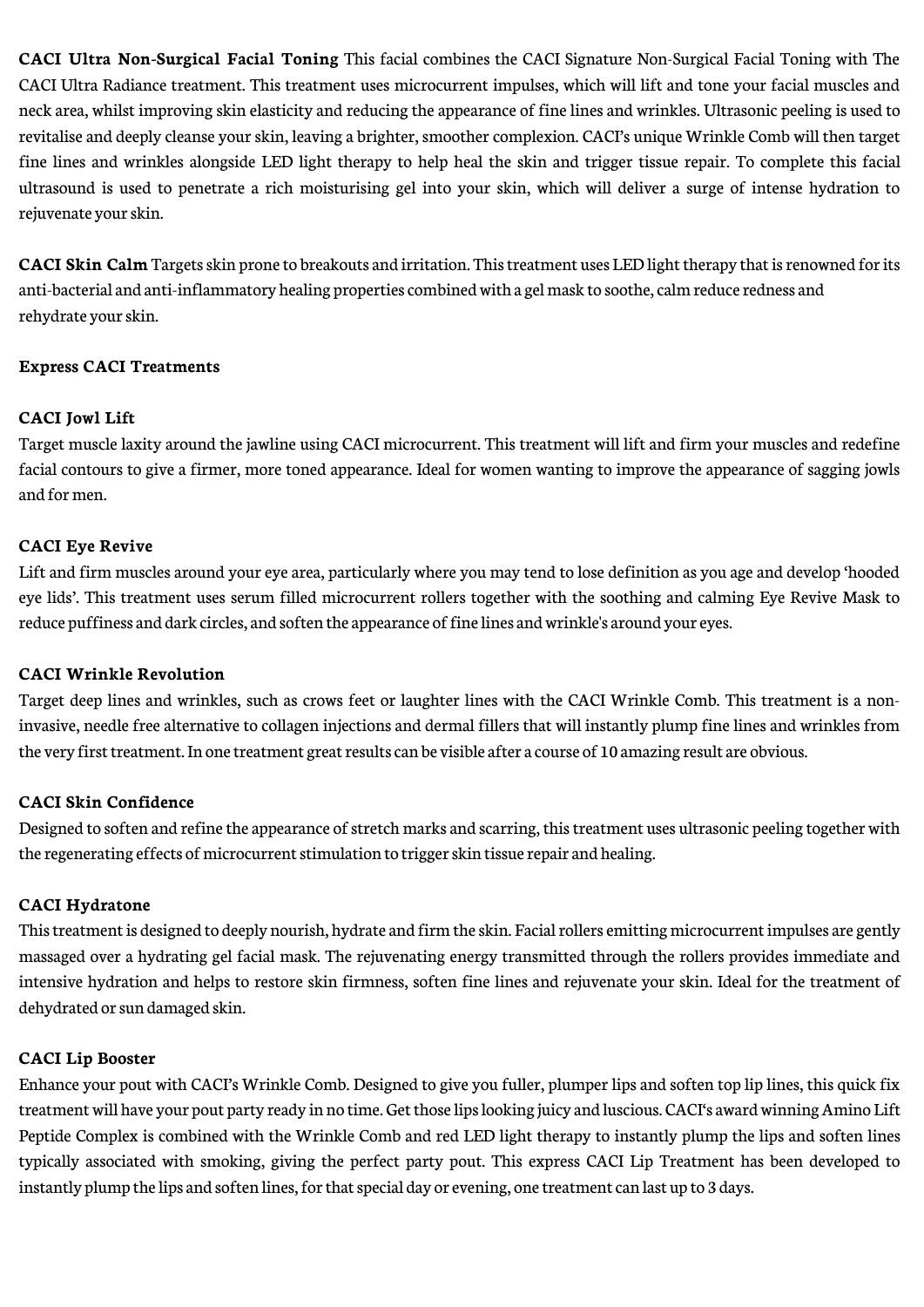#### **CACI Hand Rejuvenation (30 minutes)**

Our brand NEW CACI Rejuvenating Hand Mask is an intensive skin conditioning glove that is applied to the hands to hydrate and nourish the skin. CACI's new Electro Gloves (made from a specially conductive material) are then fitted over the Rejuvenating Hand Mask and when activated with any of our CACI Systems deliver tiny electrical impulses that help to improve skin firmness and boost circulation. This treatment will leave your hands feeling silky smooth and looking visibly softer and more youthful. Combine our new Hand Rejuvenation with CACI's Signature Non-Surgical Facial Toning treatment, enabling you to target both your hands and face at the same time.

**Please note:** Advanced treatments can be performed as either stand alone or as an add-on to any of our other treatments.